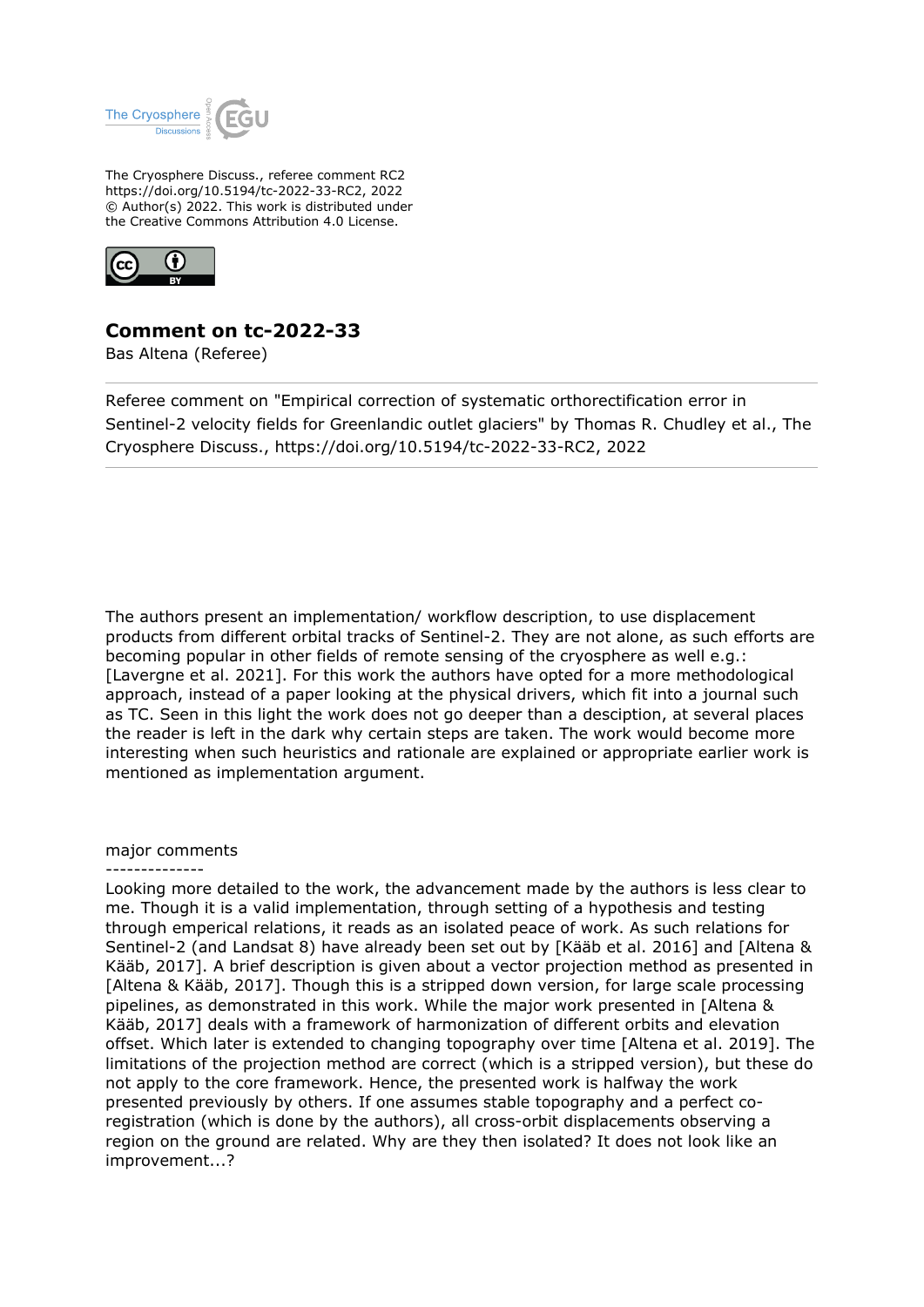In general context is missing, as other efforts like presented in e.g.: [Rosenau et al. 2015] are not mentioned. Results of the change in temporal baselines is mentioned and a decision is taken, but an assessment is missing, while [Millan et al. 2019] do show interesting results on this aspect. Hence, why is such knowledge not taken into account, and do the authors branch off?

As a final note, this review needs to be done on paper, but if done in speech, it would have been on a friendly tone. I do think the authors present nice work, and this work should be seen as work in progress, like any scientific enedavour. My comments are encouragements, with the aim to set this work to a higher level. A potential is present within this effort, but not exploited to its fullest.

## minor comments

--------------

- most people scan a paper by reading the abstract first, but context is skewed here. Why would people use cross-track data? Typically, this is an exotic way of processing, thus why the authors put much emphasis on stating the presence of enormous errors in ESA products is a bit strange. It misses the overview, as this work is a nice contribution, but has limited impact.

- Gaussian Processes are popularized in our field by [Huggonet et al. 2021], hence this is an argument to use this approach. Now justification is missing.

- Why are these specific glaciers used, if cross-orbits are of interest, Northern Greenland is very interesting, since overpasses amost occur every day, see Fig.1 [Altena et al. 2019].

typos and details

-----------------

Since I am not a native speaker, I am not able to give any feedback on typos, nonetheless some details might be improved:

p1 l29 Landsat8 is now a fleet together with Landsat9, having same orbit repeat cycle of 8 days

p1 l29 Sentinel-2A and Sentinel-2B, need capital letters

p2 l41 it might be a cultural thing, but please do use words instead of newly introduced abbreviations, especially as this is abbreviation is later changed into something else, and not used anymore. If you like abbreviations, than help the reader a bit and include an appendix with a nomenclature.

p2 l56 with the advent of so many same orbit repeat aquisitions, orthoretification errors are not a "significant" issue. The cross-orbit velocities are a "nice-to-have". Please do not oversell.

p3 l67 "is not freely available" -> "is a commercial product"

p3 l81 such a methodology is presented in the [Altena and Kääb] study, so what is the unique contribution...?

 $p4$  l93 please consider using a logarithmic colorbar, as most ( $\sim$ 95%) of the figures are dark blue now...

p6 l117 AOI, why is this acronym introduced, if it is only used here?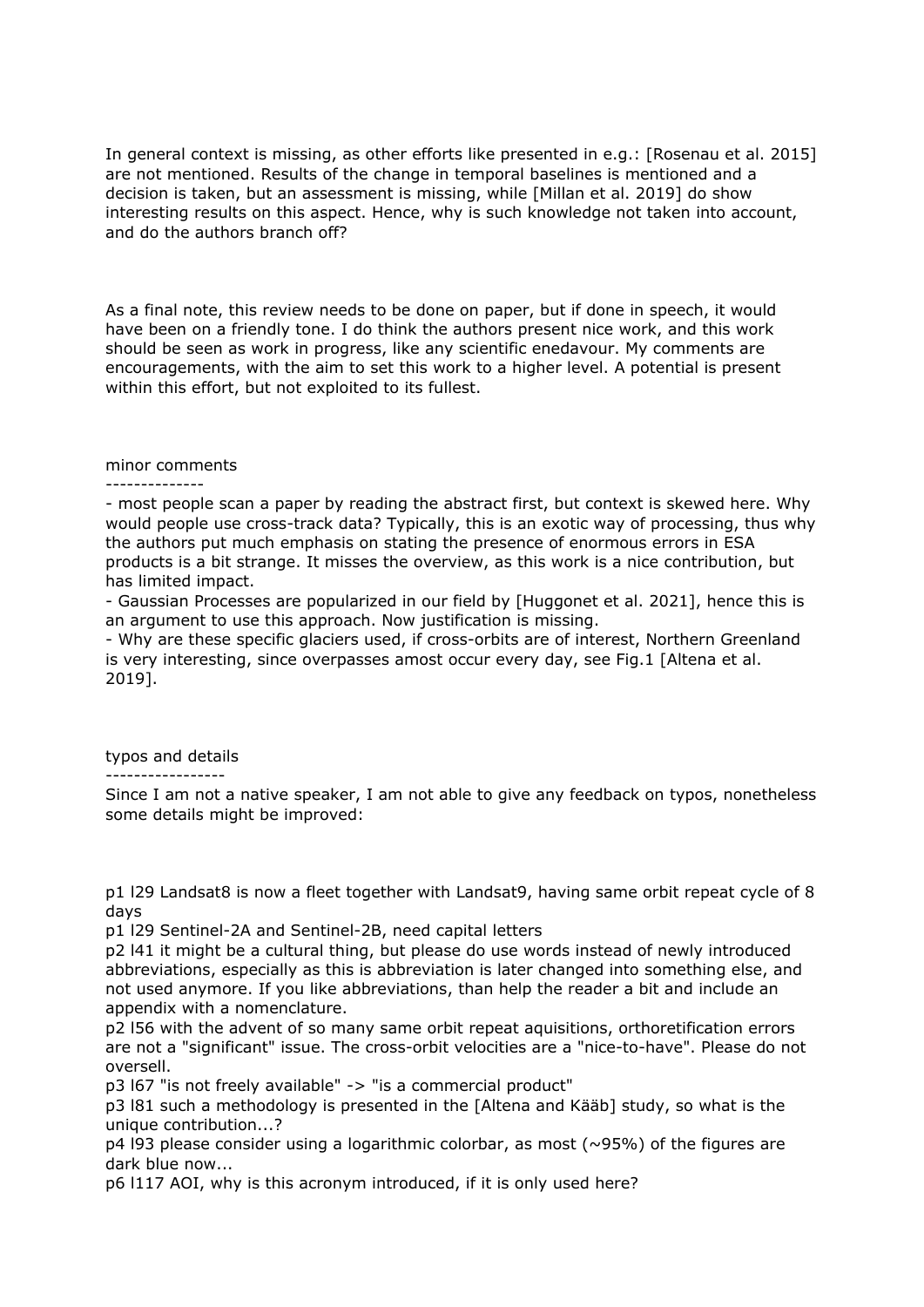p6 l130 here the newly introduced RO acronym is again replaced, what is the use? p6 l130 the orbital number is even in the filename, as is also the case for Landsat, so this line is obsolete.

p7 l145 where does this 5x heuristic threshold comes from?

p7 l148 why does the assumption of stable geometry still hold, even for an highly dynamic outlet as Sermeq Kujalleq (Jakobshavn Isbræ) [Joughin et al. 2020 & Riel et al. 2021]? p7 l157 the description of vertical DEM error is to broad, since it is not random but has mostly a systematic effect.

p7 l162 it is not clear to me if stable ground is used, to co-register the imagery? please write it down, or give a motivation why not

p8 l166 why are velocities used here, while for orthorectification the temporal baseline is almost irrelevant. Please use appropriate units, i.e.: meter.

p8 l169 this is a strange formulation, but why is this classical statistic used and not robust measures like "median of absolute difference" (MAD)? Also, the registration of Sentinel-2 has a flight line dependent positioning error (see fig.15 in [Kääb et al. 2016]), hence treating U and V as uncorrelated delutes the effectiveness of this threshold (see fig.2 in [Altena et al. 2021]).

p8 l174 "errors" > "deviations/differences"

p8 l176 please justify your decision, and have a look at [Millan et al. 2019]

p8 l180 "estimate" > "distill" and what is "true velocity", and are you able to back this claim, please rephrase

p9 l205 please see [Millan et al. 2019]

p9 l207 why are velocity units used as a threshold for variable temporal base line data? p9 l210 please indicate the flight direction of the Sentinel-2 satellite, similar to inSAR maps.

p10 l223 please give an indication of the intersection angle, how much is the base-toheight or its angle

p10 l228 why so much hypothesis, while cross-track photogrammetry is around for some time?

p11 l231 "true" > "reference"?

p12 l250 the figure can be improved, mayby make most stuff black and let the red points change in colour for different time intervals? As Sermeq Kujalleq (Jakobshavn Isbræ) seems to have several consistent off-sets. Where do they come from, please describ it in the text, this makes it more informative to the reader. Is it also interesting to look at the flow direction? So assumptions on this aspect might propagate into this variance? Maybe scatter plots are not the best to use, thus connsider using line plots to draw the temporal baselines as e.g.: fig.4 in [Charrier et al. 2022]

p12 l254 why not compare against off-glacier stable terrain?

p12 l261 this method does not resolve this issue of dynamic thinning, so why so specific about the cause?

p13 l264 "high uncertainty of optical feature tracking", where does this loose claim come from?

p13 l265 please rephrase the GP sentence

p13 l271 this is interesting, why is that? please give more depth to the subject

p17 l346 very vague conclussion, but this can be iporved if more in depth analysis are done.

references

----------

[Altena and Kääb, 2017] 10.3390/rs9030300 [Altena et al. 2019] 10.5194/isprs-archives-XLII-2-W13-1723-2019